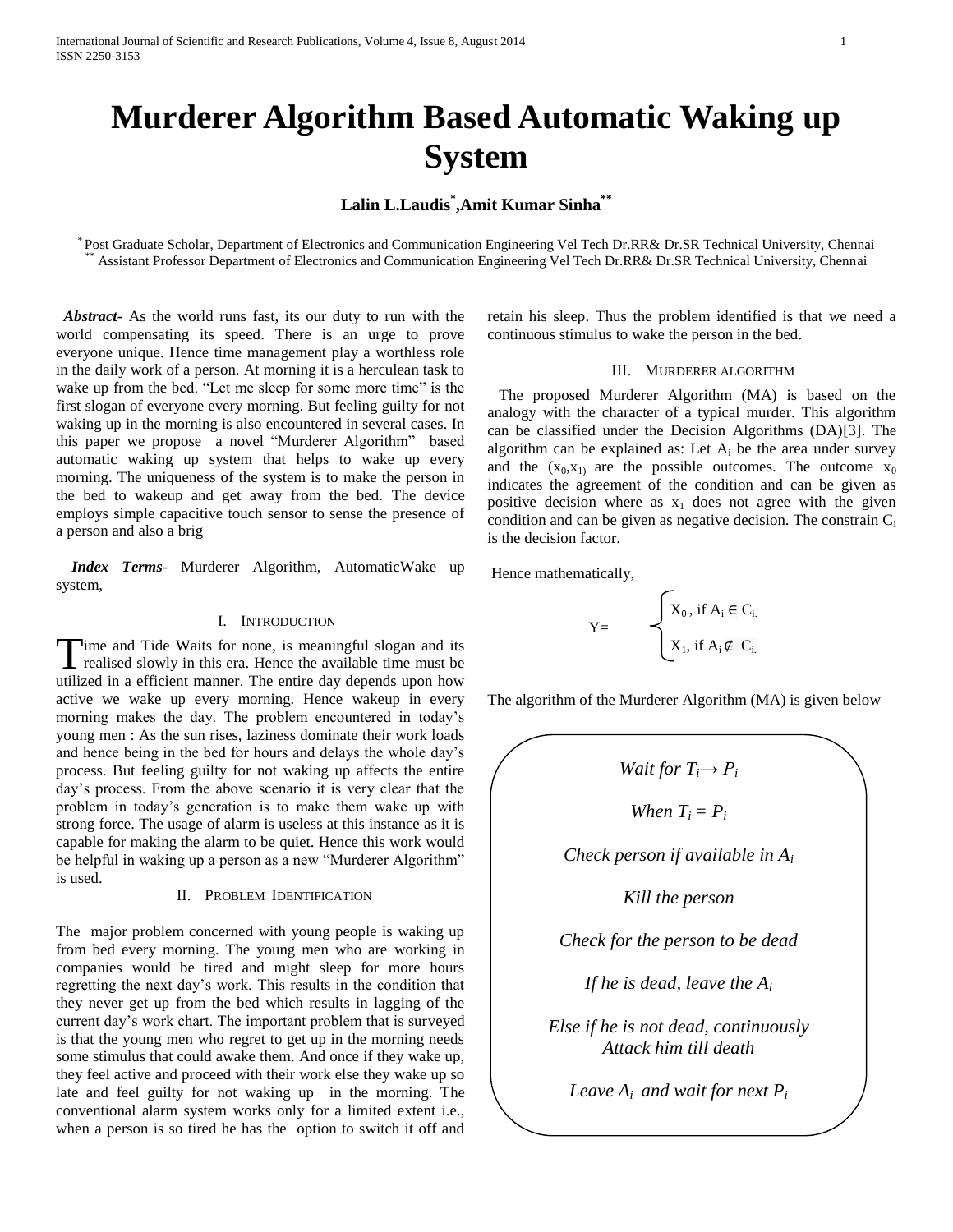## Fig 1 : Murderer Algorithm

The variable  $T_i$  used in the algorithm denotes the current timing and the variable  $P_i$  defines the perfect timing.  $A_i$  is the available area under survey. The flow chart for MA up on the proposed device is given as below



Fig 2 : Flow Chart for Murderer Algorithm

## IV. EXPERIMENTAL BACKGROUND

 The proposed equipment works purely on Murderer Algorithm The man to be waked up goes to bed by switching on the equipment. The timer starts and the clock proceed. When the prescribed time is met, the timer initiates the sensor. The sensor checks the availability of man in the bed and when there is a man in the bed, it stimulates the vibrator which is set under the bed. As soon as the vibrator is switched on, the sensor continuously checks for availability.

The various components to be used in the proposed equipment are as follows :

## *A. Timer*

 The timer used must be capable of initiating the sensor attached and activate the sensor. The timer send the activation signal to the sensor. The timer is attached with a clock.

## *B. Sensor*

 The best sensor suited for this application is found to be capacitive touch sensor. In electrical engineering, capacitive sensing [1] is a technology, based on [capacitive coupling,](http://en.wikipedia.org/wiki/Capacitive_coupling) that takes human [body capacitance](http://en.wikipedia.org/wiki/Body_capacitance) as input. Capacitive sensors detect anything that is conductive or has a [dielectric](http://en.wikipedia.org/wiki/Dielectric) different from that of air. Many types of sensors use capacitive sensing, including sensors to detect and measure proximity, [position or](http://en.wikipedia.org/wiki/Capacitive_displacement_sensor)  [displacement,](http://en.wikipedia.org/wiki/Capacitive_displacement_sensor) [humidity,](http://en.wikipedia.org/wiki/Hygrometer) fluid level, and [acceleration.](http://en.wikipedia.org/wiki/Accelerometer) [Human](http://en.wikipedia.org/wiki/Human_interface_device)  [interface devices](http://en.wikipedia.org/wiki/Human_interface_device) based on capacitive sensing, such as [trackpads](http://en.wikipedia.org/wiki/Trackpad) can replace the [computer mouse.](http://en.wikipedia.org/wiki/Mouse_(computing)) [Digital audio](http://en.wikipedia.org/wiki/Digital_audio_player)  [players,](http://en.wikipedia.org/wiki/Digital_audio_player) [mobile phones,](http://en.wikipedia.org/wiki/Mobile_phone) and [tablet computers](http://en.wikipedia.org/wiki/Tablet_computer) use capacitive sensing [touchscreens](http://en.wikipedia.org/wiki/Touchscreen) as input devices. Capacitive sensors can also replace mechanical buttons. There is also a musical instrument, the [theremin,](http://en.wikipedia.org/wiki/Theremin) that uses capacitive sensing to allow a human player to control volume and pitch without physically touching the instrument. A simple circuit is taken from [4]



Fig 3 : A Simple Capacitive Touch Sensor

*C. Vibration Scheme* : A vibration scheme is set up at the top and bottom of the cot so that it, when the sensor gives the input to the vibrator, the vibrator turns on and unless the output is zero from the sensor the vibration continues to vibrator. The vibration scheme should be such that it does not affect the human and at the same time it must be capable of waking up a person. The proposed design can be implemented using H- Bridged driving circuit driven motor[2]. The actual direction that the motor goes will depend on its polarity connection in the middle. But for this example, let us consider that 'forward' drive occurs when signal A is set high, and reverse drive occurs when signal B is high.Note that for the H-bridge to work we will also need A' and B' which are the A and B drive signals Noted , i.e. when A is high, A' has to be low. The driving circuit for the vibrator is given in fig 4